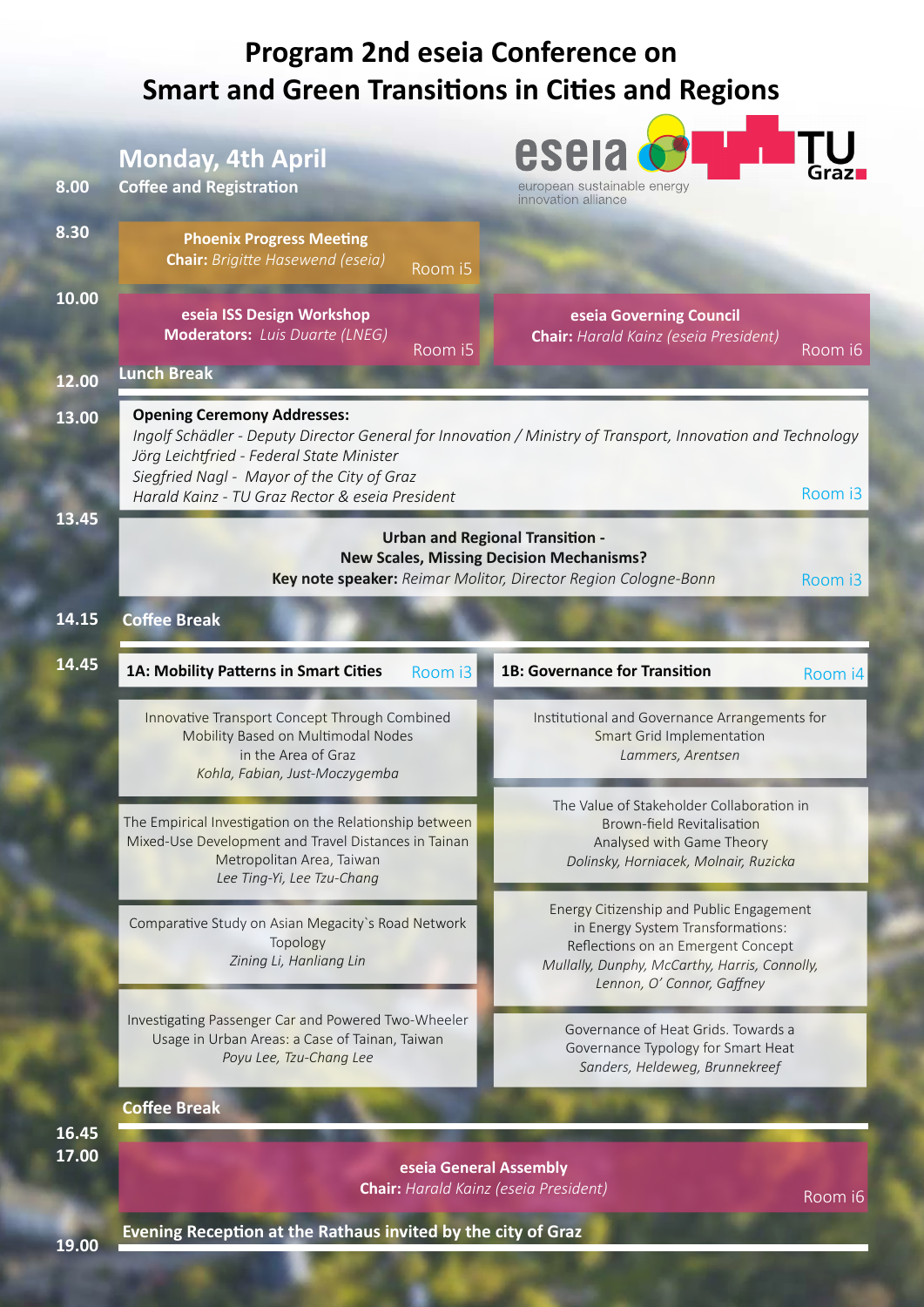### **Tuesday, 5th April**

#### **8.30 Coffee and Registration**

| 9.00  | Urban Energy Systems Demonstrated at "Reininghausgründe" in Graz<br>Key Note: Schnitzer, Narodoslawsky, TU Graz<br>Room i3                            |                                                                       |                                                                                                                      |                                                                                                                                                                                                             |
|-------|-------------------------------------------------------------------------------------------------------------------------------------------------------|-----------------------------------------------------------------------|----------------------------------------------------------------------------------------------------------------------|-------------------------------------------------------------------------------------------------------------------------------------------------------------------------------------------------------------|
| 9.30  | 2A: Evaluating Mobility Transition<br>Room i3                                                                                                         |                                                                       | 2B: Urban Energy Transition<br>Room i4                                                                               | ener2i Synergy<br><b>Workshop</b>                                                                                                                                                                           |
|       | Evaluation of Various Means of Transport for<br>Urban Areas. Brunner, Hirschberg, Hirz, Fallast                                                       |                                                                       | The Planning and Delivery of a Sustainable<br>Brownfield Urban Regeneration Project at                               |                                                                                                                                                                                                             |
|       | Evaluating the perception of users in shared<br>space containing pedestrians, cyclists,<br>motorcyclists and motorists                                |                                                                       | Grangegorman, Dublin.<br>Prendergast, Horan<br>Energy Planning for Existing City Quarters<br>Maier                   | Room i5                                                                                                                                                                                                     |
| 10.30 | Tzu-Chiao Hsu, Tzu-Chang Lee<br><b>Coffee Break</b>                                                                                                   |                                                                       |                                                                                                                      |                                                                                                                                                                                                             |
| 11.00 | <b>3A: Smart Mixed Mobility</b>                                                                                                                       |                                                                       | <b>3B: Drivers for Transition</b>                                                                                    |                                                                                                                                                                                                             |
|       | The Characteristics of Cyclist-Pedestrian<br>Mixed Flow on Shared Paths. Po-Jui Chen, Lee                                                             |                                                                       | Smart cities as a driver for sustainable<br>development. Obinna, Joore                                               | ener2i Synergy<br><b>Workshop</b>                                                                                                                                                                           |
|       | Power quality and test-set-up design for<br>energy feedback in urban metro lines<br>Zhang, Fickert                                                    |                                                                       | Community energy groups in Ireland and<br>their role in national energy transition<br>Watson, Mullally, O Gallachoir | continued<br>Room i5                                                                                                                                                                                        |
| 12.00 | <b>Lunch Break</b>                                                                                                                                    |                                                                       |                                                                                                                      |                                                                                                                                                                                                             |
| 13.00 | <b>Smart City Labs For the Transition Towards Liveable Cities</b><br>Room i3<br>Key Note: Jester, Joore, Hammerl                                      |                                                                       |                                                                                                                      |                                                                                                                                                                                                             |
| 13.30 | 4A: Innovative approachess for smart<br>urban transition<br>Room i3                                                                                   | <b>4B: SMACC</b><br>Room i6                                           | 4C: Technology for transition                                                                                        | Room i4                                                                                                                                                                                                     |
|       | From Planning to Smart Management in<br>Multi-Functional Brownfield Regeneration<br>Finka, Jamecny, Ondrejicka                                        | <b>SMACC Workshop</b><br>Smart City<br>Coaching for<br>creating Smart |                                                                                                                      | Effect of operational conditions on hydrothermal<br>liquefaction of algal biomass produced in high rate<br>algal ponds for wastewater treatment<br>De Aguiar do Couto, Varela, Pinto, Reis, Costa, Calijuri |
|       | Innovative offices for smarter cities<br>Krozer                                                                                                       |                                                                       |                                                                                                                      | Replication model for planning, development and<br>integration of smart district heating systems in smart                                                                                                   |
|       | Optimisation of energy supply in public<br>buildings: the case of a primary school in<br>the city of Koprivnica<br>Bartolec, Dominikovic, Cosic, Duic |                                                                       |                                                                                                                      | energy systems. Doracic, Mathiesen, Krajacic, Duic<br>Efficiency of environmental friendly local materials<br>application for thermal insulation of individual houses:                                      |
|       | Designing Sustainable Bio-Diesel<br>Transportation by P-graph Method                                                                                  | City Labs<br>Crul, Obinna                                             |                                                                                                                      | numerical and experimental studies<br>Kresova, Kundas, Kuzhelko, Suprinovich                                                                                                                                |
|       | Baumgartner, Süle, Bertok                                                                                                                             |                                                                       |                                                                                                                      | Economically viable utilisation of biomass for energy<br>conversion by applying the bio-refinery concept: the<br>case of Croatia. Cosic, Narodoslawsky, Duic                                                |
| 15.45 | <b>Coffee Break</b>                                                                                                                                   |                                                                       |                                                                                                                      | Application of the bio-refinery concept in sugar<br>industry. Sutalo, Cosic, Duic                                                                                                                           |
| 16.00 | <b>BioEnergyTrain Conference</b><br>Michael Narodoslawsky                                                                                             | <b>SMACC Workshop</b><br>Cont'd                                       |                                                                                                                      |                                                                                                                                                                                                             |
| 17.00 | ener2i EU Brokerage Event<br>Moderator: Catherine Bilger (eseia)                                                                                      |                                                                       | <b>BET Buying-in Event</b><br>Moderator: Brigitte Hasewend (eseia)                                                   | <b>Public Event</b><br>Foyer                                                                                                                                                                                |
| 19.00 | Dinner at University Aula, TU Graz (Rechbauerstrasse 12)                                                                                              |                                                                       |                                                                                                                      |                                                                                                                                                                                                             |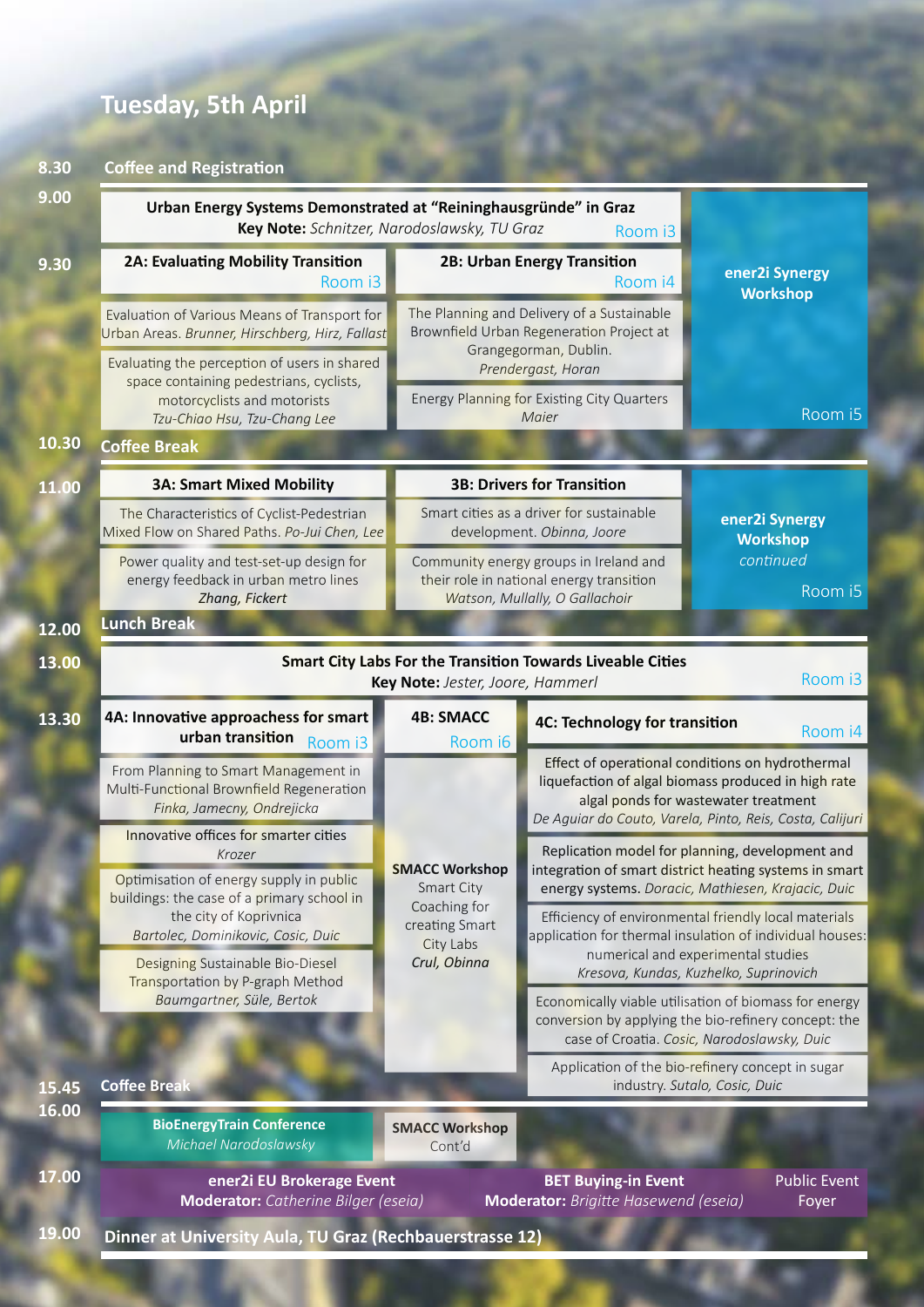## **Wednesday, 6th April**

#### **Coffee and Registration**

| 8.30<br>9.00   | 6A: Smart Energy Systems Optimisation<br>Room i3                                                                                                      | 6B: Smart Urban Water Systems<br>Room i4                                                                                                                                                                                                                                                                                                                         |  |
|----------------|-------------------------------------------------------------------------------------------------------------------------------------------------------|------------------------------------------------------------------------------------------------------------------------------------------------------------------------------------------------------------------------------------------------------------------------------------------------------------------------------------------------------------------|--|
|                | Energy Storage Capacity Optimization for Residential<br>Areas. Bartos, Bertok                                                                         | Water Re-use - Feasible Solutions for Sustainable<br>Metropolitan Regions                                                                                                                                                                                                                                                                                        |  |
|                | Integrated and sustainable energy concepts<br>for urban neighbourhoods -<br>A generic approach based on Austrian experiences<br>Hofer, Amann, Bachner | Duta, Visa, Visa<br>Energy from Waste Water - A Hidden Urban Resource<br>Kollmann<br>Solar Disinfection of Drinking Water Using Sand<br>as a UV Light Amplifier<br>Haddad, Hindiyeh, Lahham, Hasan<br>The "smart city quarter" demonstration project in<br>Lübeck-Flintenbreite for innovative wastewater and waste<br>collection<br>Deegener, Otterpohl, Körner |  |
|                | Optimal Workforce Management for Smart<br>Infrastructures with Minimal Environmental Impact<br>Szili, Frits, Bertók                                   |                                                                                                                                                                                                                                                                                                                                                                  |  |
|                | Design, Development and Management of Renewable-<br>based Energy Mixes in Sustainable Metropolitan Regions<br>Visa, Duta                              |                                                                                                                                                                                                                                                                                                                                                                  |  |
|                | Balanced renewable Energy scenarios: How to go for<br>spatial decisions without decent data, shown on the case                                        |                                                                                                                                                                                                                                                                                                                                                                  |  |
|                | study of the Vorderland region, Vorarlberg.<br>Dumke, Nabielek                                                                                        | Optimizing urban hot, cold, and electric energy supply to<br>satisfy stochastic demands Konig, Bertok                                                                                                                                                                                                                                                            |  |
| 11.15          | <b>Coffee Break</b>                                                                                                                                   |                                                                                                                                                                                                                                                                                                                                                                  |  |
| 11:30          |                                                                                                                                                       | CESEPS Co-evolution of Smart Energy Products and Services for Sustainable Urbanisation<br>Keynote: Lothar Fickert<br>Room i3                                                                                                                                                                                                                                     |  |
| 12.00          | Closing Plenary and Summary: Brigitte Hasewend, Ion Visa, Lothar Fickert<br>Moderator: Michael Narodoslawsky<br>Room i3                               |                                                                                                                                                                                                                                                                                                                                                                  |  |
| 12.30          | Lunch and end of the conference                                                                                                                       |                                                                                                                                                                                                                                                                                                                                                                  |  |
| 13.00          | <b>BET Curriculum Development Workshop</b><br><b>Moderators:</b> Michael Narodoslawsky (TU Graz)<br>Maarten Arentsen (UT)                             | <b>SuPREME Steering Committee</b><br><b>Chair:</b> Ewa Domke (IMP PAN)                                                                                                                                                                                                                                                                                           |  |
| 15.00          | Room i5<br><b>BET Professional Education Formats</b>                                                                                                  | Room i6<br><b>SUPREME Global Consortium and</b>                                                                                                                                                                                                                                                                                                                  |  |
|                | <b>Workshop</b><br><b>Moderators:</b> Joan-Marc Joval (KIC IE)<br>Christian Sakulin (EAS)<br>Room i5                                                  | <b>Technical Progress Meeting</b><br><b>Chair:</b> Ewa Domke (IMP PAN)<br>Room i6                                                                                                                                                                                                                                                                                |  |
| 17.00          | <b>Break</b>                                                                                                                                          |                                                                                                                                                                                                                                                                                                                                                                  |  |
| 17.15          | <b>BET Project Management Board and</b><br><b>External Advisory Board Meeting</b><br><b>Chair:</b> Brigitte Hasewend (eseia)                          | <b>SUPREME EAB</b><br><b>Chair:</b> Gunter Getzinger (AAU)                                                                                                                                                                                                                                                                                                       |  |
|                | Room i5                                                                                                                                               | Room i6                                                                                                                                                                                                                                                                                                                                                          |  |
| 19:15<br>19.30 | Dinner at Marienbrau (Hart bei Graz)                                                                                                                  |                                                                                                                                                                                                                                                                                                                                                                  |  |